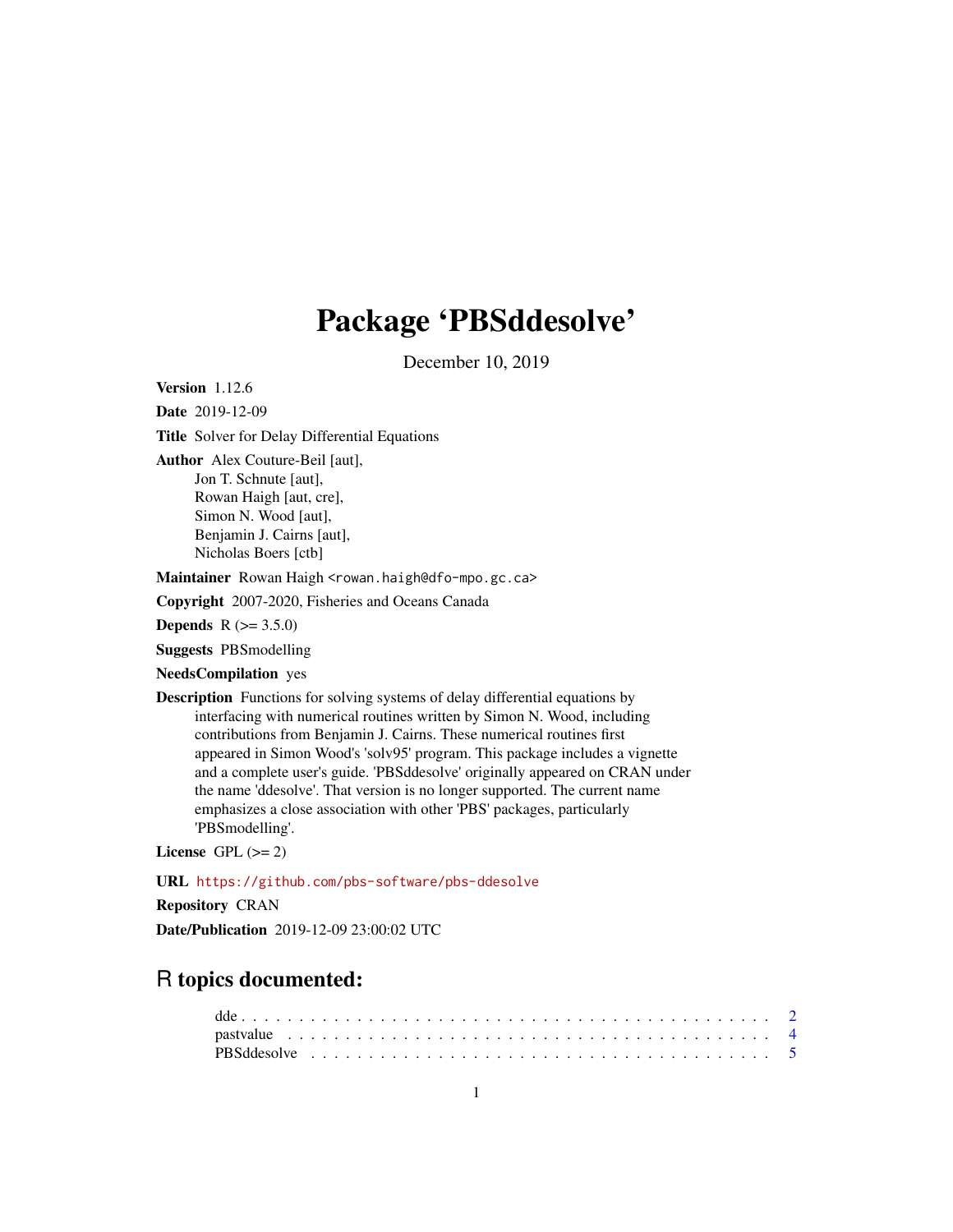#### <span id="page-1-0"></span>**Index** [6](#page-5-0) **6**

<span id="page-1-1"></span>

#### Description

A solver for systems of delay differential equations based on numerical routines from [Simon Wood'](https://people.maths.bris.ac.uk/~sw15190/)s *solv95* program. This solver is also capable of solving systems of ordinary differential equations.

Please see the included demos for examples of how to use dde.

To view available demos run demo(package="PBSddesolve"). The supplied demos require that the R package PBSmodelling be installed.

#### Usage

dde(y, times, func, parms=NULL, switchfunc=NULL, mapfunc=NULL, tol=1e-08, dt=0.1, hbsize=10000)

#### Arguments

| y          | Vector of initial values of the DDE system. The size of the supplied vector<br>determines the number of variables in the system.                                                                                                                                                                                                                                                                                                             |
|------------|----------------------------------------------------------------------------------------------------------------------------------------------------------------------------------------------------------------------------------------------------------------------------------------------------------------------------------------------------------------------------------------------------------------------------------------------|
| times      | Numeric vector of specific times to solve.                                                                                                                                                                                                                                                                                                                                                                                                   |
| func       | A user supplied function that computes the gradients in the DDE system at time<br>t. The function must be defined using the arguments: $(t, y)$ or $(t, y, \text{params})$ ,<br>where t is the current time in the integration, y is a vector of the current es-<br>timated variables of the DDE system, and parms is any R object representing<br>additional parameters (optional).                                                         |
|            | The argument func must return one of the two following return types:<br>1) a vector containing the calculated gradients for each variable; or<br>2) a list with two elements - the first a vector of calculated gradients, the second<br>a vector (possibly named) of values for a variable specified by the user at each<br>point in the integration.                                                                                       |
| parms      | Any constant parameters to pass to func, switchfunc, and mapfunc.                                                                                                                                                                                                                                                                                                                                                                            |
| switchfunc | An optional function that is used to manipulate state values at given times. The<br>switch function takes the arguments $(t, y)$ or $(t, y, \text{params})$ and must return a<br>numeric vector. The size of the vector determines the number of switches used<br>by the model. As values of switchfunc pass through zero (from positive to<br>negative), a corresponding call to mapfunc is made, which can then modify any<br>state value. |
| mapfunc    | If switchfunc is defined, then a map function must also be supplied with ar-<br>guments (t, y, switch_id) or t, y, switch_id, parms), where t is the time, y<br>are the current state values, switch_id is the index of the triggered switch, and<br>parms are additional constant parameters.                                                                                                                                               |
| tol        | Maximum error tolerated at each time step (as a proportion of the state variable<br>concerned).                                                                                                                                                                                                                                                                                                                                              |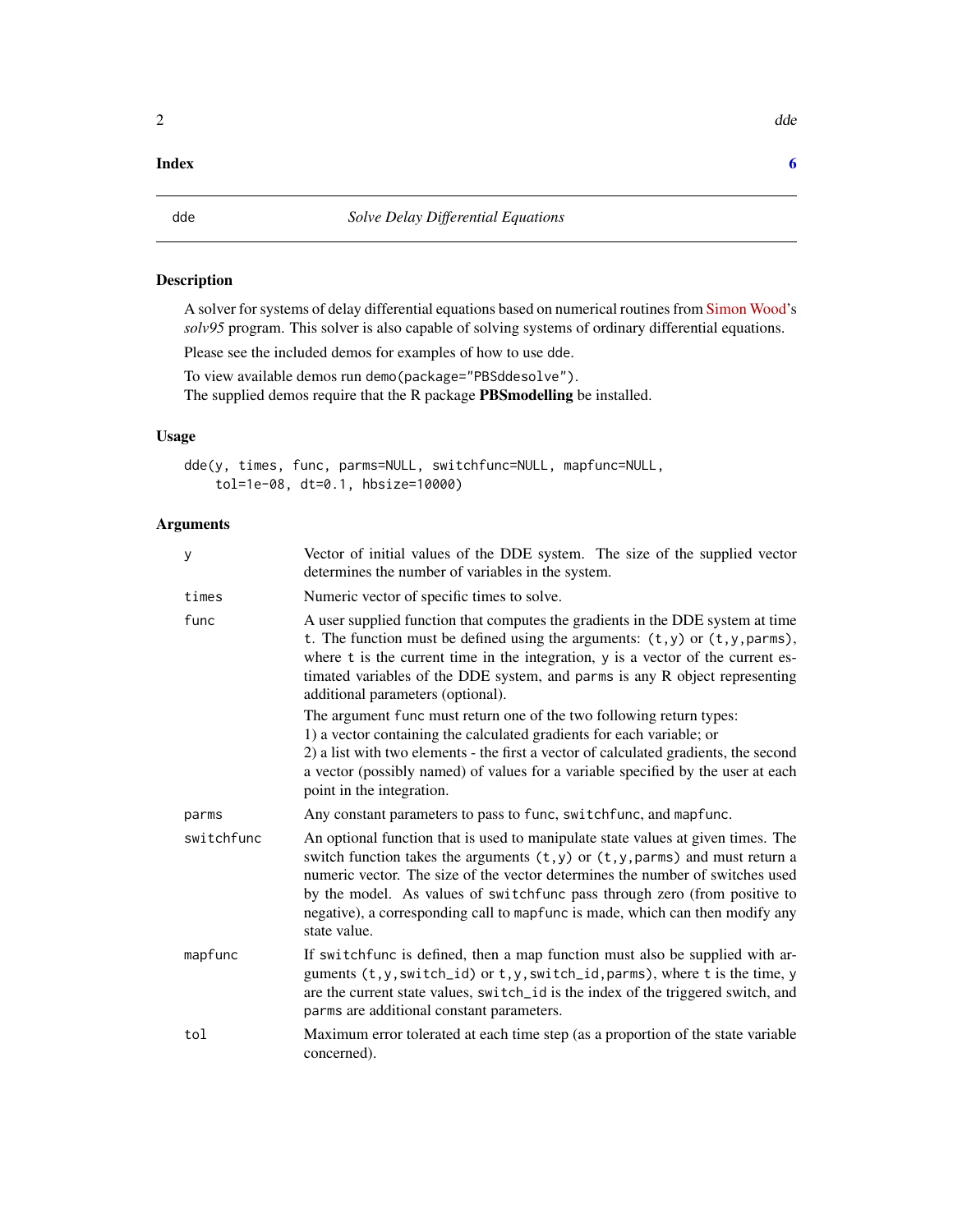<span id="page-2-0"></span>dde 3

| dt     | Maximum initial time step.                     |
|--------|------------------------------------------------|
| hbsize | History buffer size required for solving DDEs. |

#### Details

The user supplied function func can access past values (lags) of y by calling the [pastvalue](#page-3-1) function. Past gradients are accessible by the [pastgradient](#page-3-2) function. These functions can only be called from func and can only be passed values of t greater or equal to the start time, but less than the current time of the integration point. For example, calling pastvalue $(t)$  is not allowed, since these values are the current values which are passed in as y.

#### Value

A data frame with one column for t, a column for every variable in the system, and a column for every additional value that may (or may not) have been returned by func in the second element of the list.

If the initial y values parameter was named, then the solved values column will use the same names. Otherwise y1, y2, ... will be used.

If func returned a list, with a named vector as the second element, then those names will be used as the column names. If the vector was not named, then extra1, extra2, ... will be used.

#### Author(s)

Alex Couture-Beil <alex@mofo.ca>

Maintainer: [Rowan Haigh,](mailto:rowan.haigh@dfo-mpo.gc.ca) Program Head – Offshore Rockfish Pacific Biological Station (PBS), Fisheries & Oceans Canada (DFO), Nanaimo BC *locus opus*: Institute of Ocean Sciences (IOS), Sidney BC Last modified Rd: 2019-03-07

#### See Also

#### [pastvalue](#page-3-1)

#### Examples

```
##################################################
# This is just a single example of using dde.
# For more examples see demo(package="PBSddesolve")
# the demos require the package PBSmodelling
##################################################
```

```
require(PBSddesolve)
local(env=.PBSddeEnv, expr={
 #create a func to return dde gradient
 yprime \leq function(t,y,parms) {
    if (t < parms$tau)
      lag <- parms$initial
   else
      lag <- pastvalue(t - parms$tau)
   y1 \le parms$a * y[1] - (y[1]^3/3) + parms$m * (lag[1] - y[1])
```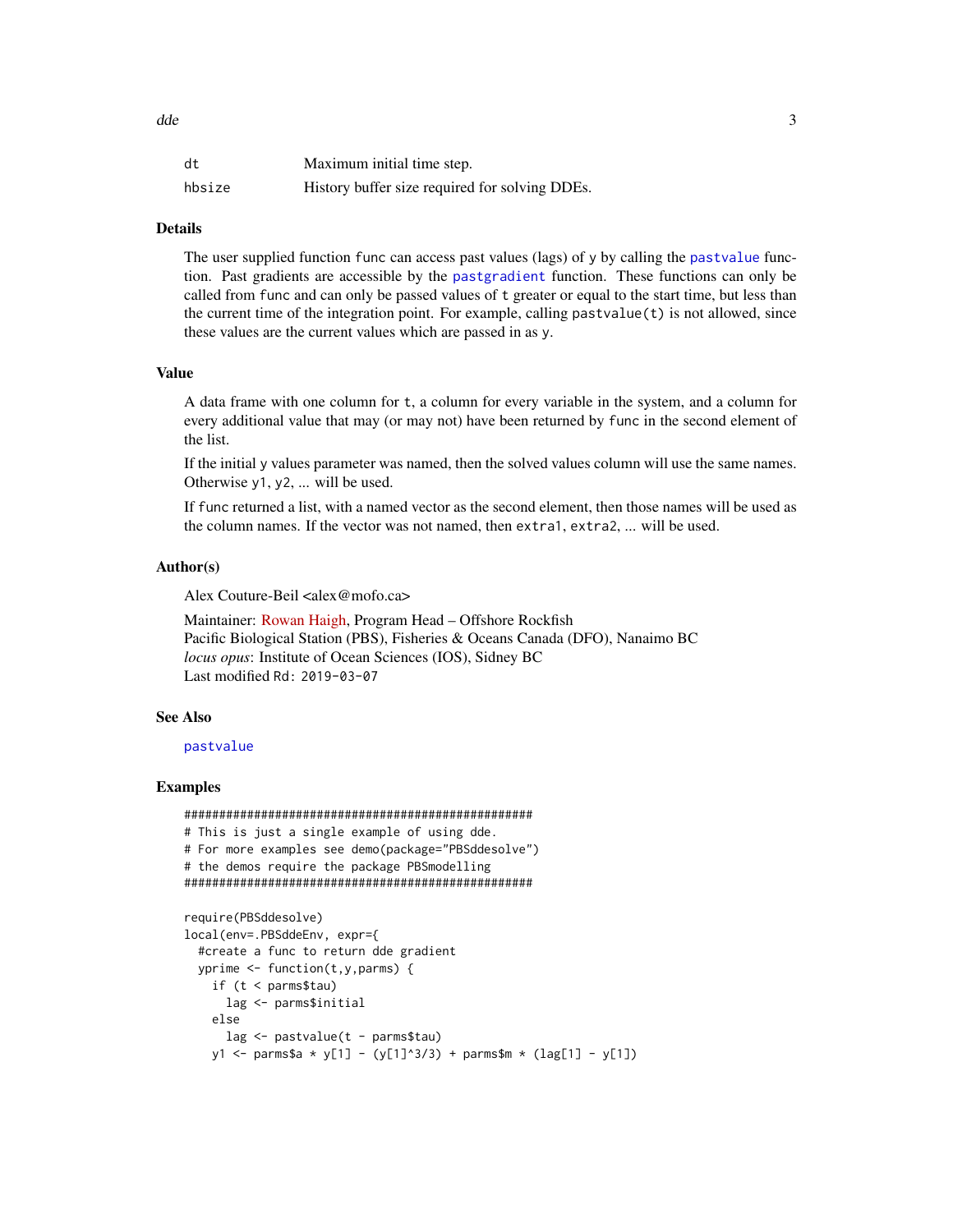```
y2 \leftarrow y[1] - y[2]return(c(y1,y2))
 }
 #define initial values and parameters
 yinit \leq c(1,1)parms <- list(tau=3, a=2, m=-10, initial=yinit)
 # solve the dde system
 yout <- dde(y=yinit,times=seq(0,30,0.1),func=yprime,parms=parms)
 # and display the results
 plot(yout$time, yout$y1, type="l", col="red", xlab="t", ylab="y",
    ylim=c(min(yout$y1, yout$y2), max(yout$y1, yout$y2)))
 lines(yout$time, yout$y2, col="blue")
 legend("topleft", legend = c("y1", "y2"), lwd=2, lty = 1,
    xjust = 1, yjust = 1, col = c("red", "blue")})
```
pastvalue *Retrieve Past Values (lags) During Gradient Calculation*

#### <span id="page-3-2"></span>Description

These routines provides access to variable history at lagged times. The lagged time  $t$  must not be less than  $t_0$ , nor should it be greater than the current time of gradient calculation. The routine cannot be directly called by a user, and will only work during the integration process as triggered by the dde routine.

#### Usage

```
pastvalue(t)
pastgradient(t)
```
#### Arguments

t Access history at time t.

#### Value

Vector of variable history at time t.

#### Author(s)

Alex Couture-Beil <alex@mofo.ca>

Maintainer: [Rowan Haigh,](mailto:rowan.haigh@dfo-mpo.gc.ca) Program Head – Offshore Rockfish Pacific Biological Station (PBS), Fisheries & Oceans Canada (DFO), Nanaimo BC *locus opus*: Institute of Ocean Sciences (IOS), Sidney BC Last modified Rd: 2019-03-07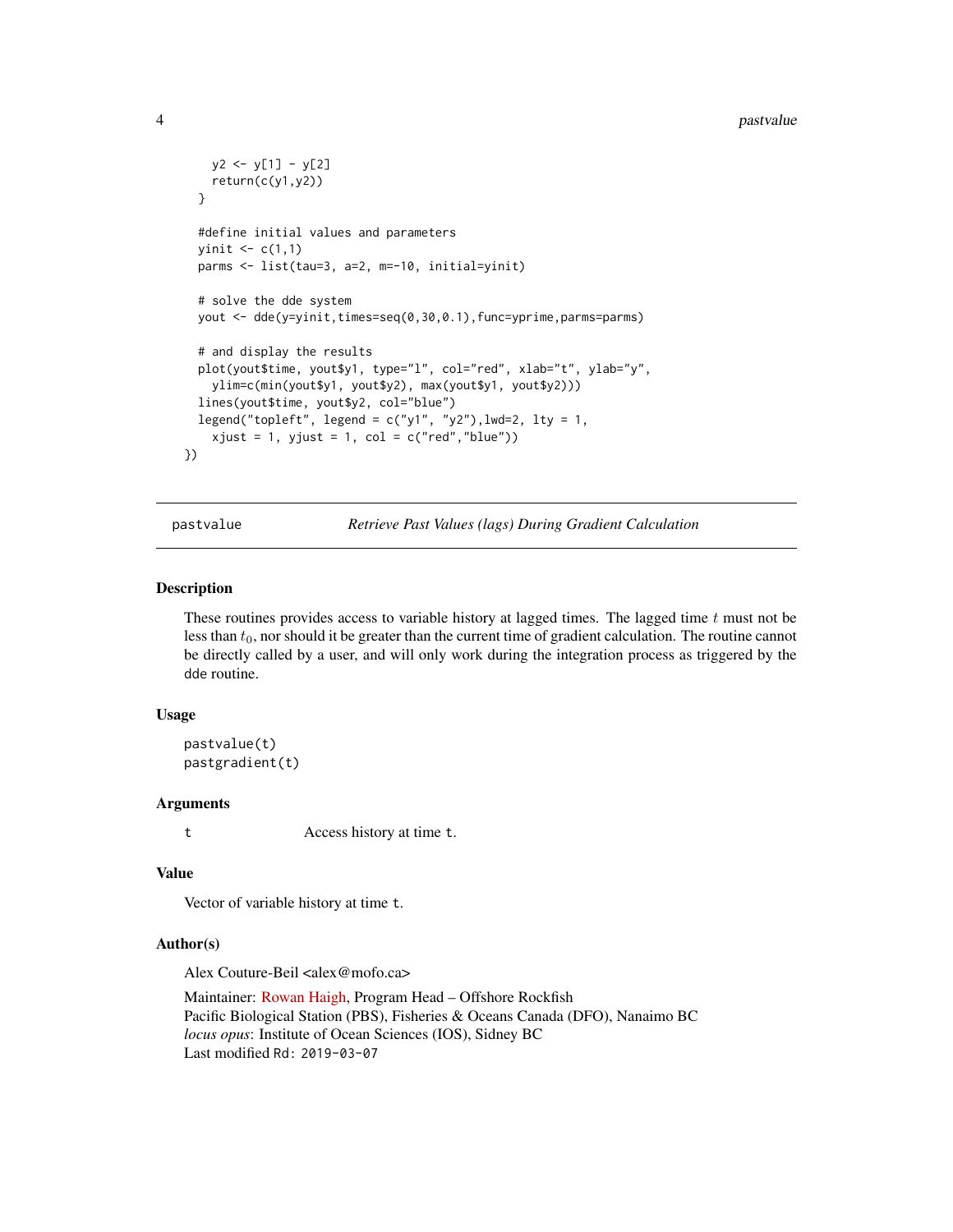#### <span id="page-4-0"></span>PBSddesolve 5

#### See Also

[dde](#page-1-1)

PBSddesolve *Package: Solver for Delay Differential Equations*

#### Description

A solver for systems of delay differential equations based on numerical routines from [Simon Wood'](https://people.maths.bris.ac.uk/~sw15190/)s solv95 program. This solver is also capable of solving systems of ordinary differential equations.

#### Details

Please see the user guide PBSddesolve-UG.pdf, located in R's library directory ./library/PBSddesolve/doc, for a comprehensive overview.

#### Author(s)

Alex Couture-Beil <alex@mofo.ca> Jon T. Schnute <schnutej-dfo@shaw.ca> Rowan Haigh <rowan.haigh@dfo-mpo.gc.ca>

Maintainer: [Rowan Haigh,](mailto:rowan.haigh@dfo-mpo.gc.ca) Program Head – Offshore Rockfish Pacific Biological Station (PBS), Fisheries & Oceans Canada (DFO), Nanaimo BC *locus opus*: Institute of Ocean Sciences (IOS), Sidney BC Last modified Rd: 2019-03-07

#### References

Wood, S.N. (1999) Solv95: a numerical solver for systems of delay differential equations with switches. Saint Andrews, UK. 10 pp.

#### See Also

[dde](#page-1-1)